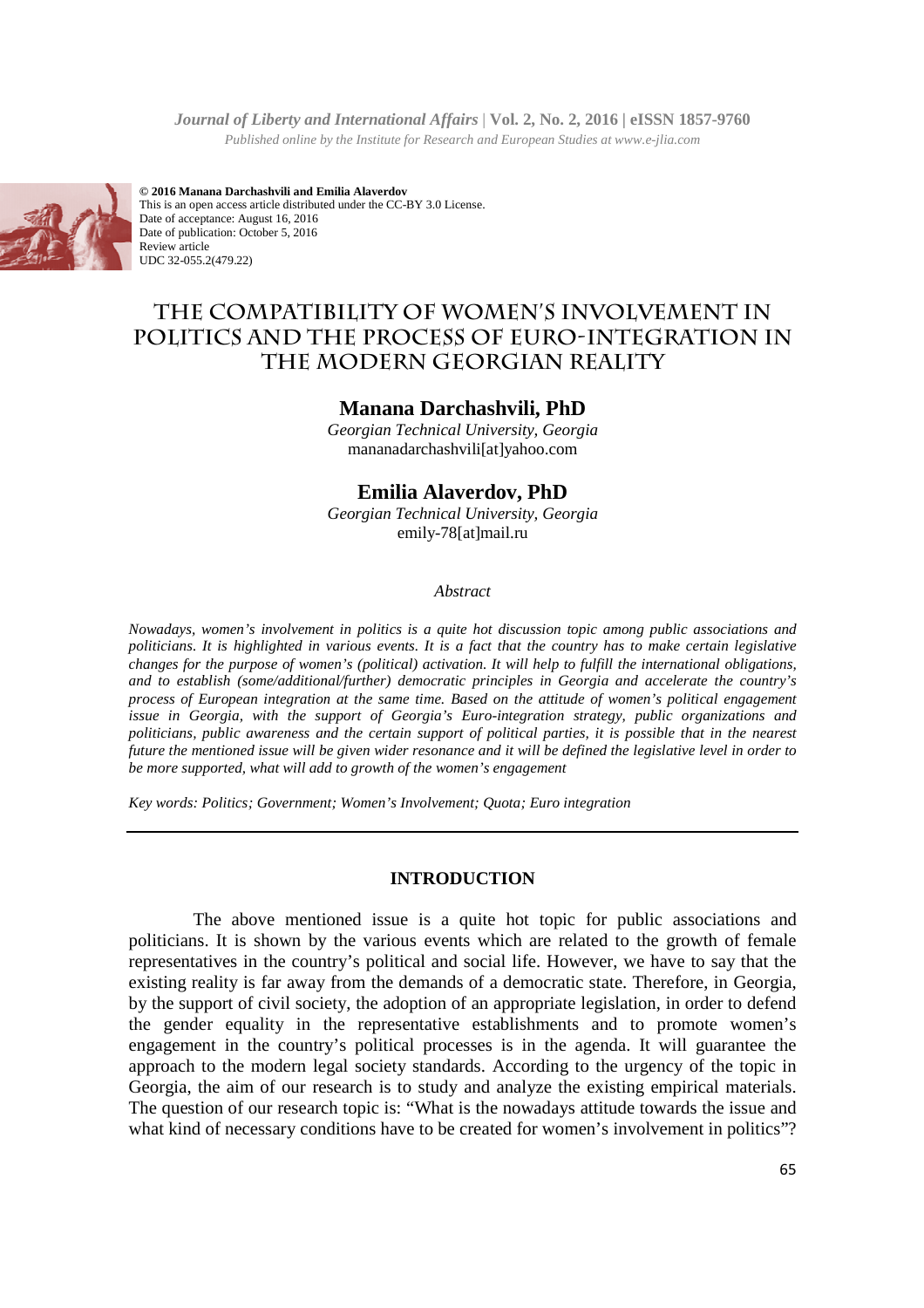As the political involvement of women is one of the main indicators of modern democracy and important detail of European partnership (it is mentioned in many program documents). According to the existing situation, the hypothesis of our work is based on the state ongoing processes to create necessary conditions which will demand the growth of women's involvement in politics.

Georgia has taken the obligation for establishing gender equality according to the international legal and political standards since 1994, when it joined to the Committee on the Elimination of Discrimination Against Women (CEDAW) - the mentioned convention was adopted by UN in 1979, it entered into force in 1981 - where except the national governmental report, the alternative reports of NGO-s must be presented (at least once in every 4 years). The recommendations of the committee are worked out on the bases of their discussions. In the adopted declaration and working plan within Beijing conference in 1995, (Beijing Fourth World Conference is considered as a new step for improving women's position) where Georgia took part, among the top 12 priority sphere the women's involvement in state governance and decision making process was claimed as one of the key points. Georgia as a member of United Nation is obliged to implement the Resolution 1325 which was adopted in 2000. In the mentioned resolution, the importance of women in decision making process and the necessity of women engagement in the humanitarian and human rights missions are highlighted. One of the contributing factors for the establishment of democracy in Georgia and its development will be the women's engagement in the country's political processes and the fulfillment of the taken international and local obligations.

## **THE EVENTS TO PROMOTE WOMEN'S INVOLVEMENT IN THE GEORGIAN POLITICS**

We have to highlight that in 2013, with the support of public sector - Georgian Parliament adopted a resolution named " The Civil Plan for Implementation of Gender Equality Policy for the Scheduled 2014-2016 Events" (Reports of Session 48. 2015), and here also one of the 8 main directions, "Gender and Politics" - was the key one. The following steps should be taken in the decision making process in order to promote the women's participation and to reach the set goals:

1. The main goal for equal participation of men and women in the political life could be achieved by:

a) Cooperation with political parties in order to increase the information and knowledge of the political parties about gender equality and to consider the aspects of gender equality in the political parties programs.

b) The cooperation of government with political parties, encouraging the implementation of the quota of women representatives according to the Georgian law in electoral structures.

- c) To considering gender balance in the electoral list.
- 2. To increase the number of women in electoral structures, government needs to refine certain relevant legislation.
- 3. To increase the number of within the decision making process in the ministries and other institutions and to eliminate the obstacles preventing the women's promotion in higher positions.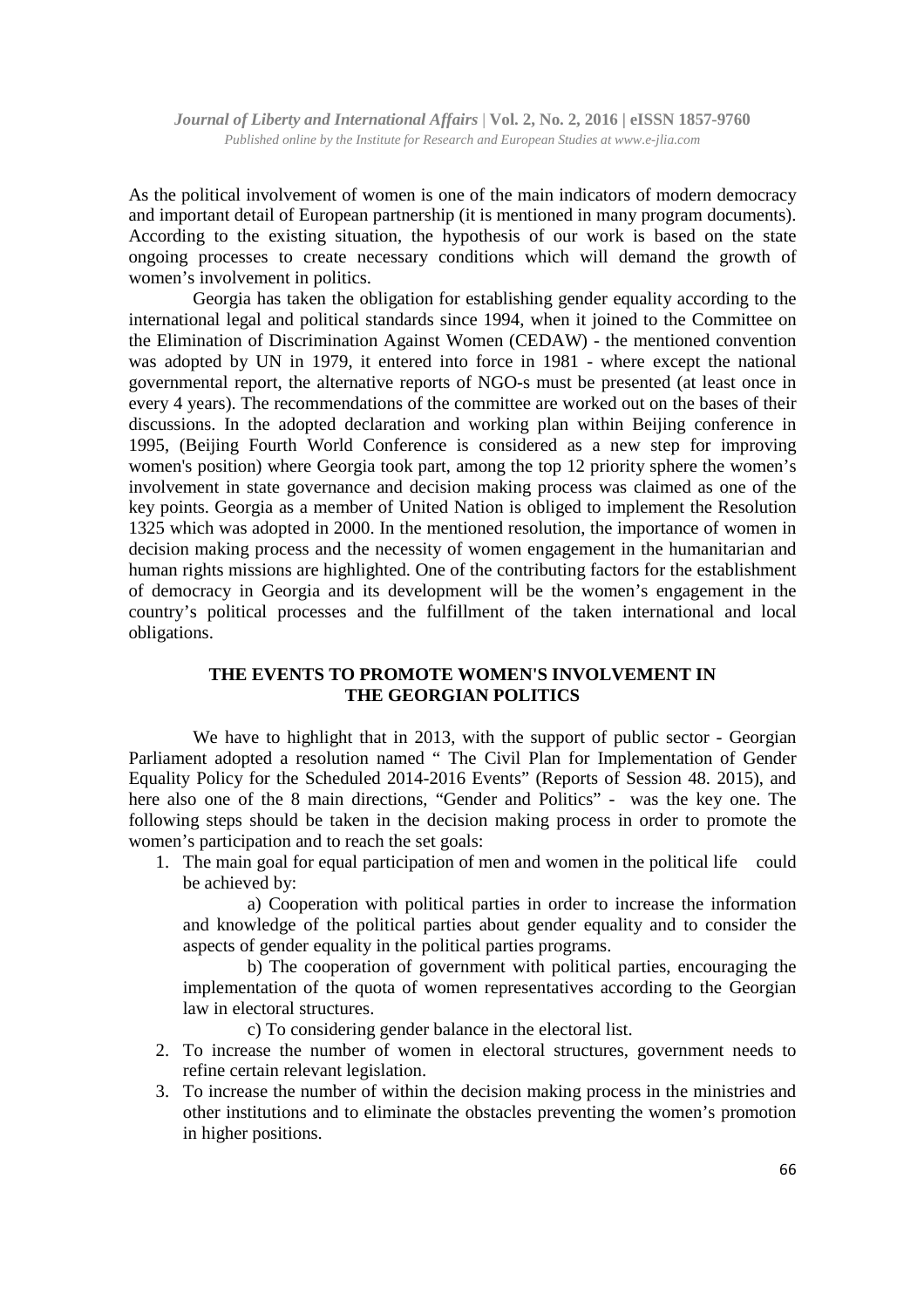All this speaks about the fact that in recent years here in Georgia - many discussions and events are held and it has gained a systematic character. For this purpose either local or international organizations have held various events (conferences, discussions, surveys and polls, etc.). The Georgian government tries to eradicate this problem and engage as many women as possible in political life of country and establish international standards for gender equality. The urgency of this topic is caused by the fact that we have fewer women in the parliament than other countries in our region (Reports of Round Table 2013). It is highlighted that, "Women's involvement in the political processes strengthens the political effectiveness and expands the political agenda". (Donadze and Kiknadze 2006). That is why many various international and local activities in Georgia are carried out, in order to eliminate these shortcomings. Not less important is that the positive sides of women's engagement in politics are often discussed. (Khomeriki 2006). Women's activation is supported by the civil sector too, which pays much attention in the country nowadays and advocates the gender quota since July 2014 (Gender Quota for political parties, election blocs: it was mandatory for them to have different sex representatives in the name list. According to this system, in case of parliamentary elections in the Georgian parliament there must be 38 women, e.g. it is 25% of all parliament members). The gender issue is actively discussed on governmental level. The "Amendment of Gender Equality in Georgian Legislation" according to the international legal standards is especially discussed and planned.

 It has to be said that the political parties in the pre-election period paid great attention to the gender issue and mentioned that in their plans and documents. However, we can claim that they did not fulfill their promises with regard to the mentioned issue neither in Parliamentary Election 2012) nor the presidential (2013) and the local self-governmental elections (2014).

It is true that according to the results of the parliamentary election in 2012the number of women in the Parliament increased (twice), what exceeds all the previous indicators. But still the situation leaves much to be desired. As the number of womencandidate was very low, (see: Table 1) - the use of quota for 16 voluntary election subject was - 2 women out of 10 candidates will have state funding, and will get 10 percent of supplement (regarding to the recommendations of the Venice Commission and the amendments of "The Political Coalitions Law" (28.12.2011) in order to increase women's political activity, but this was fulfilled only by 6 political subjects out of 16. (Statement of Preliminary Findings and Conclusions 2015).

| List         | Total number of registered<br>women 788 | Total number of candidates:<br>2742 |
|--------------|-----------------------------------------|-------------------------------------|
| Proportional | 729.                                    | Total percentage of women           |
| Majoritarian | 59                                      | candidates 28.74%.                  |

**Table 1. (Data of Ceesko, for 2012 Elections)** 

Here we have to mention that neither of the both parties - Georgian Dream and National Movement did not fulfill the norm. The electoral list presented by "National Movement" was violated at the second dozen, as for "Georgian Dream" at the top ten. By the proportional system, "National Movement" included in the electoral list 17 women out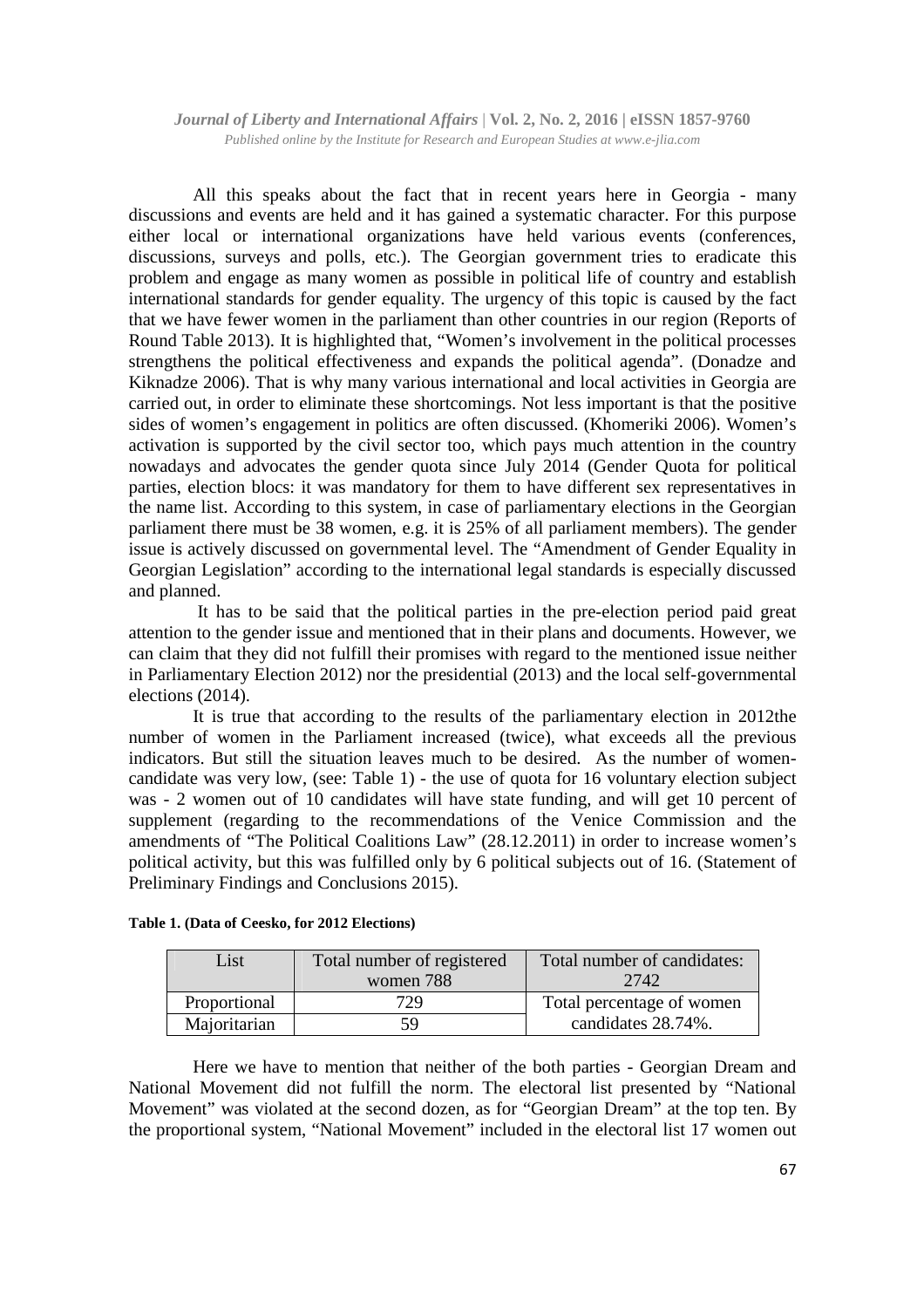of 155 candidates, and "Georgian Dream" 33 out of 200. Though we have to say that in the framework of the project ("Strengthening democratic institutions in Georgia") which was financed by the Embassy of the Netherlands, they express the readiness to involve more women in the country's political processes. But then the situation drastically changed. It must be highlighted that, the aim of the United National Movement is to "engage equal number of women and men in the country's political life. For this reason, they need to establish measures to encourage the political parties to meet the challenges. The amendments in the Election Code represent an example of this: according to these amendments, if a party has 2 women out of 10 n his electoral list it will gain additional 10% of the state funding. The party created a new unit: Gender Equality Department. Its aim is to support gender equality in the decision making and public opinion forming process and to promoting gender equality at all levels of the country's democratic governance. The United National Movement promotes women's engagement in the peace making process at international and local level. To support such kind of activities, a General Council is set up in the Georgian parliament by the initiative of the "United National Movement" Fraction (See: Partiebi.ge).

According to the "Georgian Dream's" answer: "The number of female representative must grow in both directions: within the parties and in general politics as well. A women wing is set up in the coalition of "Georgian Dream". It is considered as a strengthening mechanism of intermediate-level working group. The leader of the women's group is a member of the party's political council, which is a decision making body. In order to increase women's participation in the decision making process, one can be promoted from the intermediate level to an upper one. This way the political party has a chance of reaching the desired model in a short term, which is opposite to the model "activist women and decision making men". As for the common political process, the aim of the coalition is to support the existing legislative norm which is scheduled in the parliamentary elections list. However, a norm is only a starting point and is not a satisfactory one. One of the top-priority issues of the parties or the future national or local elections is to have more women candidates in the list. Besides, a great attention is paid to the number of majoritarian candidates, they do their best to have more women candidates there too (See: Partiebi.ge).

As we can see, despite the fact that in the program document there is little mentioned about the women's participation, they do their best to explain orally what they have not written and promise to engage as much women as possible. During the presidential elections of 2013, in the framework of this project, the view of the presidential candidate of the "Georgian Dream" coalition partially coincides with the view of the same party when it came to the parliamentary elections of 2012.

The presidential candidate of "National Movement" - David Bakradze gave quite short answer about the gender issue he said: that he did not think that it is a good idea to accelerate the transformation of all forms of mainstreaming forms and added that, of course, "National Movement" was happy to support the engagement of more women in the country's political life and processes. As for the presidential candidate of "Georgian Dream", he gave a detailed speech about the above mentioned issue and said that Georgia's indicators of women's political activation were far behind the European one. Before the elections of 2012 the parliament had only 6% of women representatives – the lowest indicator among OSCE member states. However after the same parliamentary elections the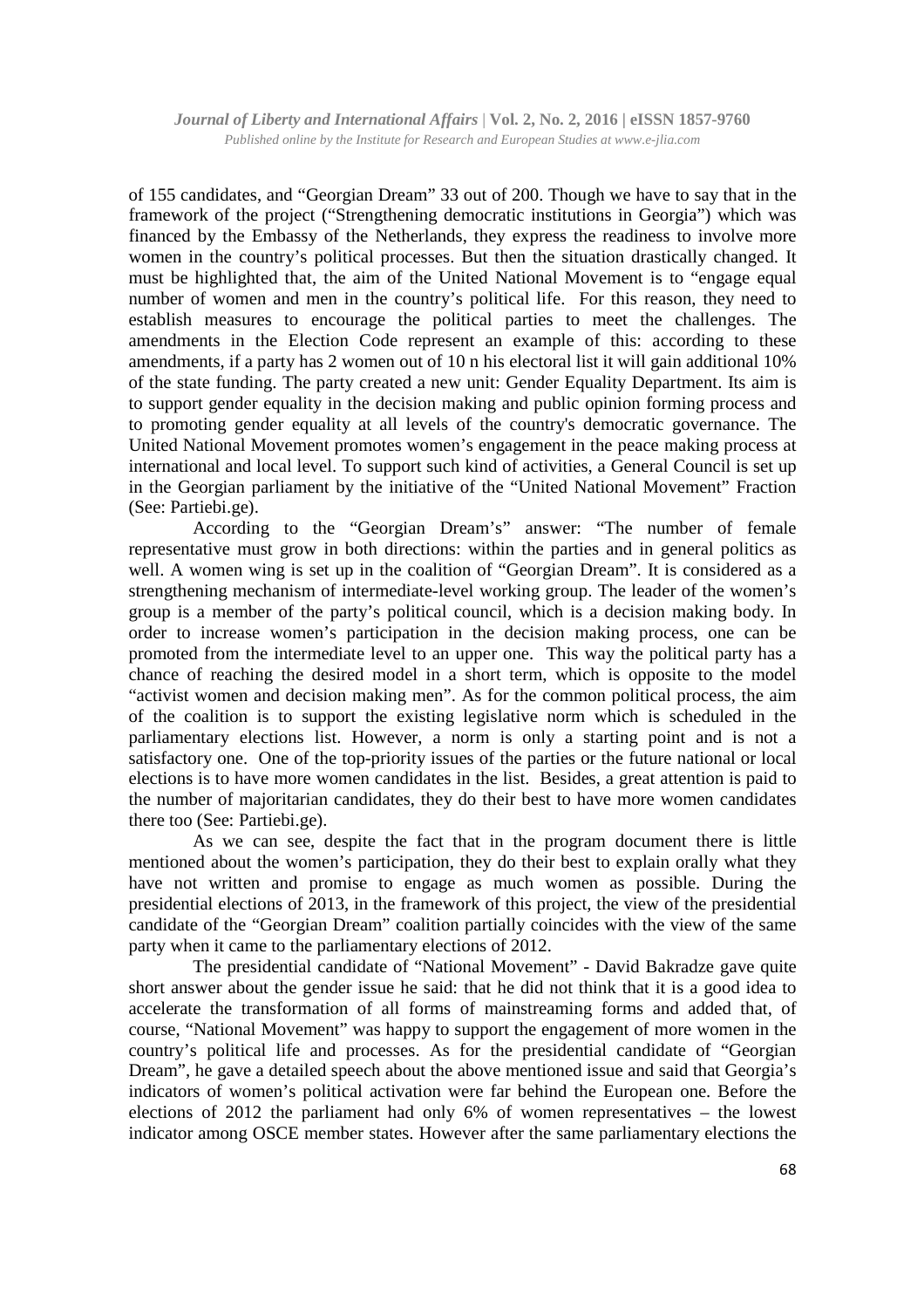situation changed in a positive manner. Nevertheless, the situation still leaves much to be desired either within the national legislative bodies and local self-government or the executive power. Women constitute half of the population; therefore the democratic justice requires their participation in the decision making process to be adequate. We cannot talk about real democracy if only 6, 10 or 15% of the women are in the parliament.

 Georgia can learn much from the international experience. The first to be done is to put this issue in the social and political agenda. For this purpose, the political will of the ruling party and the will of political elite in general are needed. A very important point is the public work awareness. We have to overcome the stereotypes about the role of women and create such kind of society where each woman will have a chance for self-realization. Women must be engaged in the decision making process and take leading positions. In the way of transforming Georgia into a democratic republic and a human rights-based society, women's role is priceless (Results of Comparing 2014).

It is important that, despite the fact that the women issue is in the first line of the country's agenda (regarding the 2014 self governmental elections the amount of financial incentives was increased if the party had 30% women in their name list), the situation still remained unsatisfactory during the elections regarding the local self-government and the executive institutions. Moreover, no woman has been appointed to the position of mayor or governor. Out of 84 candidates for mayor 12 governing cities, there were only 12 women nominees. Of course, they received low amount votes, and in most cases even the lowest. Here, we have to mention that the ruling coalition "Georgian Dream" named only men candidates for the position of mayor.

When discussing women's involvement in politics, critics appeal to the women's passive attitude toward the politics, and in this case we have to show such kind of statistics, that will make it easier to explain the women's role in policy making. We have to mention the fact that during the elections from 15 July 2014, first time in Georgia happens so that the voter gender was paid a great attention (the report of 2014 by the local selfgovernmental and executive organs, 2014). In the first round the indicators of women voters was 50.2% (745.614), as for the second round it was 53.91 (332.865) (Preliminary data 2015).

When discussing the issue it is interesting to know the situation about selfgoverning community governor candidates in the regions. Only 10 out of 59 regions presented women candidates. Only one woman, a candidate from "Georgian Dream" won a governor position in Tianeti region. As for the capital of the country, Tbilisi, out of 10 district governor candidates only one woman got the position and became the governor of Didube (Commission data, 2014). In the late 2014 and early 2015, women movement became very active. The slogan "More Women in Politics" was the message for the community and the government and became their aim. The President of Georgia, Giorgi Margveleshvili, announced 2015 as the women's year (See: www.ipn.ge). On January 15 2015 during the meeting in his residence, he condemned violence against women in Georgia. His announcement was well-timed in spite of the 20th anniversary of the Beijing Declaration when all humanity set up a future plan for women equality. He claimed that the presidential administration supports the promotion of women in politics and added that he wishes that not only more women have the opportunity to serve the country and families but make high-level decisions as well (See: www.ipn.ge).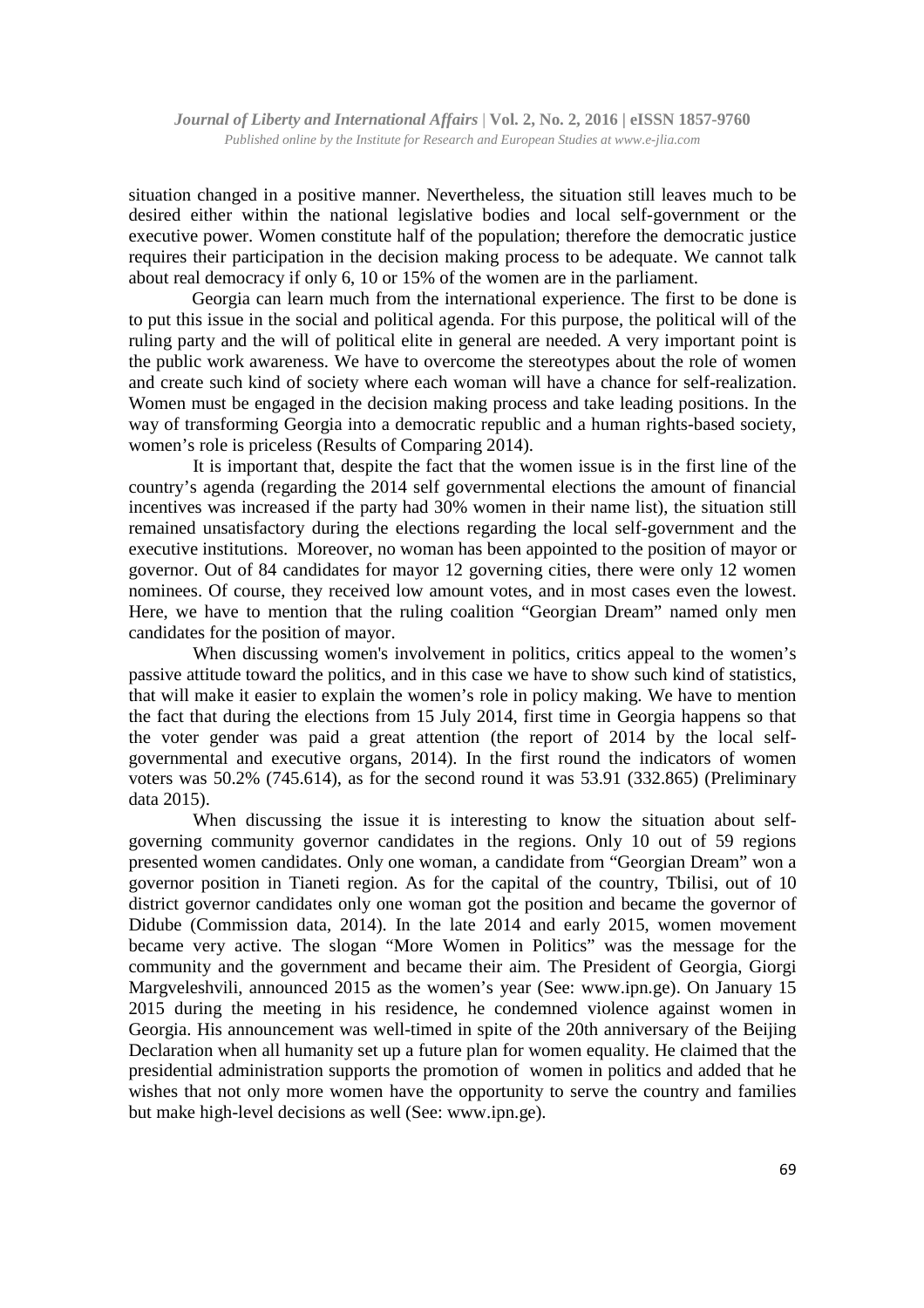When discussing women's involvement in the political life of the country at official level it is worth mentioning the international conference "To the Gender Equality – Challenges and Opportunities in the Region of European Neighborhood" which was held in cooperation with Georgian Ministry of Foreign Affairs and the United Nation the capital of Georgia, Tbilisi, in 2015. The key points of the conference were: women's political and economic empowerment, elimination of violence against women and girls, and increasing the role of women in peace and security issues.

During the meeting with the participants of the above mentioned conference, the president of Georgia in his speech emphasized syntax: the government had to encourage women to be more active and give them an opportunity to do so in order to build a strong, effective and active society. (See: www.interpressnews.ge).

 For this purpose the country needs to create a stable sustainable system for promotion of women. Here, he mentioned the bill about gender balance which will give women an opportunity to come to politics, became more active, create healthier governmental system which will be more sustainable and stronger. In his speech, the exprime minister, Irakli Garibashvili, said that they took serious steps for women's activation and hoped that the result would be shown in the next parliamentary elections. (See: www.interpressnews.ge). As for the current premier minister, Giorgi Kvirikashvili, he appreciated the conference and said that it was "a great base", and added that "the country needs to have actively involved women in politics in order to build a democratic state, have suitable politics, economics and social development". (See: www.interpressnews.ge). It is worth mentioning that Giorgi Kvirikashvili claimed that Georgia has taken the obligation and has to fulfill the 2014 recommendations of the "Committee on the Elimination of Discrimination against Women": "The state has to set up a legally based quota for political parties to increase women representatives in local and national legislative organs" (See: www.interpressnews.ge).

It is important that in "the Parliament in 2015 two legislative initiative-proposals were registered. The first one was made by the initiative of the women's political working group (9 local non-governmental organizations were included). It was meant to increase the number of women in the political parties' lists proportionally to a mandatory ratio of 50/50 (men/women). As for the second one, it was presented by two members of the Georgian Parliament - Teimuraz Chkuaseli and Nana Keinashvili - they said that in the presented list of candidates 1 of 3 had to be a woman. We agree with the view of T. Chkuaseli and N. Keinashvili. Both proposals were accepted by the Human Rights Defense and Civil Integration Committee. It was accepted with 6 for and only 1 against. We have to say that despite the active discussions about gender equality at a legal level with regard to the protection of the international law standards – concerning the amendment of "Gender Equality Law" – and despite the great interest of the social organizations and some governmental representatives, there are still problems which could not be solved with the help of the financial aid provided by the "government". No matter the positive attitude towards the above mentioned issue, on 2 December 2015, the Legal Affairs Committee did not support the idea to be discussed in the plenary session, the amendments about "Georgia's Election Code". This plenary session was an additional event in order to ensure gender balance. According to the above mentioned bill, Georgian Election Code had to be added an extra norm.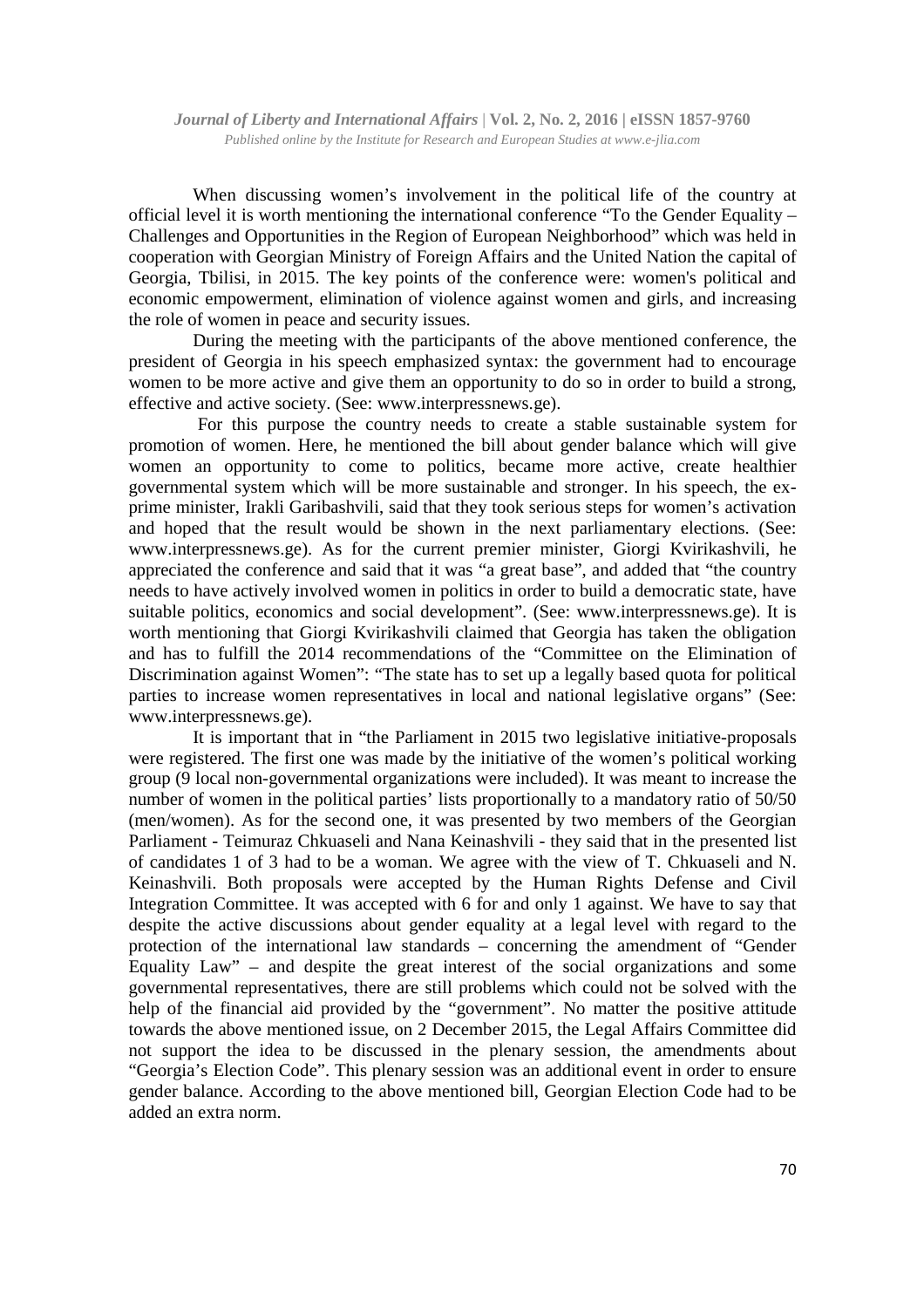According to the norm, each party which intended to take part in the parliamentary elections had to present proportional list, in order to keep gender balance, the number of woman representatives must be 1 out 3 quota system (that is not controversial only in Georgia; each side has its own opinion about it, of course). It would ensure to have at least 25 members of the opposite sex in the Georgian Parliament (session of Legal Issue Committee 2015). During his visit to Georgia, on 19 February, 2016, the United Nations representative for preventing the violence against women, Dubravka Simonovich (Head of European Extraordinary Committee who worked out the convention on preventing the violence against women in general and violence within the family), in her conclusion about the women's participation in political and family life, emphasized that she supported the increase of the mandatory quota to at least 30% due to the small number of women representatives in the parliament. The mentioned issue was discussed within the framework of gender equality and women strengthening in the  $32<sup>nd</sup>$  session of the Human Rights Committee in Geneva this year. It is important that from July 1-5, 2016, for the first time in Georgia - the 25<sup>th</sup> Annual Parliamentary Assembly's Session of OSCE took place, and the topic was: "25 Years of Parliamentary Cooperation: Trust-building Dialogue". The urgency of our topic is proved by the fact that the delegates of the OSCE member states took part in the discussion about the gender equality issue in the exhibition center "Expo - Georgia", where archive photos of 5 women-parliamentarians from the period 1918-1921 were put on display.

#### **CONCLUSION**

 It is a fact that despite the frequent discussions about women's engagement in the politics at current stage, the attempts of the social organizations and some of the governmental representatives were in vain. But, as far as this matter is concerned, it is possible that in the nearest future - as a result of the cooperation with the social organizations and the support of the politicians, by increasing the social awareness and with the appropriate support by the political parties – this issue could be defined at a legal level and therefore further promoted. All this will give a great opportunity to involve more women in politics.

The problem can be solved in the nearest future by a deep and precise approach to the existing reality. Here are a few recommendations:

- 1. The authorities have to be more responsible according to the European-integration framework and have an active cooperation with their partner countries.
- 2. In order to increase the social awareness of the issue, politicians, social organizations and political parties have to promote this issue actively in order to gain more support at the legislative level. It would help the indicators of women's engagement in the country's political life to grow.
- 3. In order to inform the society about the existing problems, non-governmental organizations and political parties should actively use the mass media as means of information dissemination.
- 4. With the help of the mass media create special sections with the aim to increase women's participation in political life and to raise awareness about women's rights protection.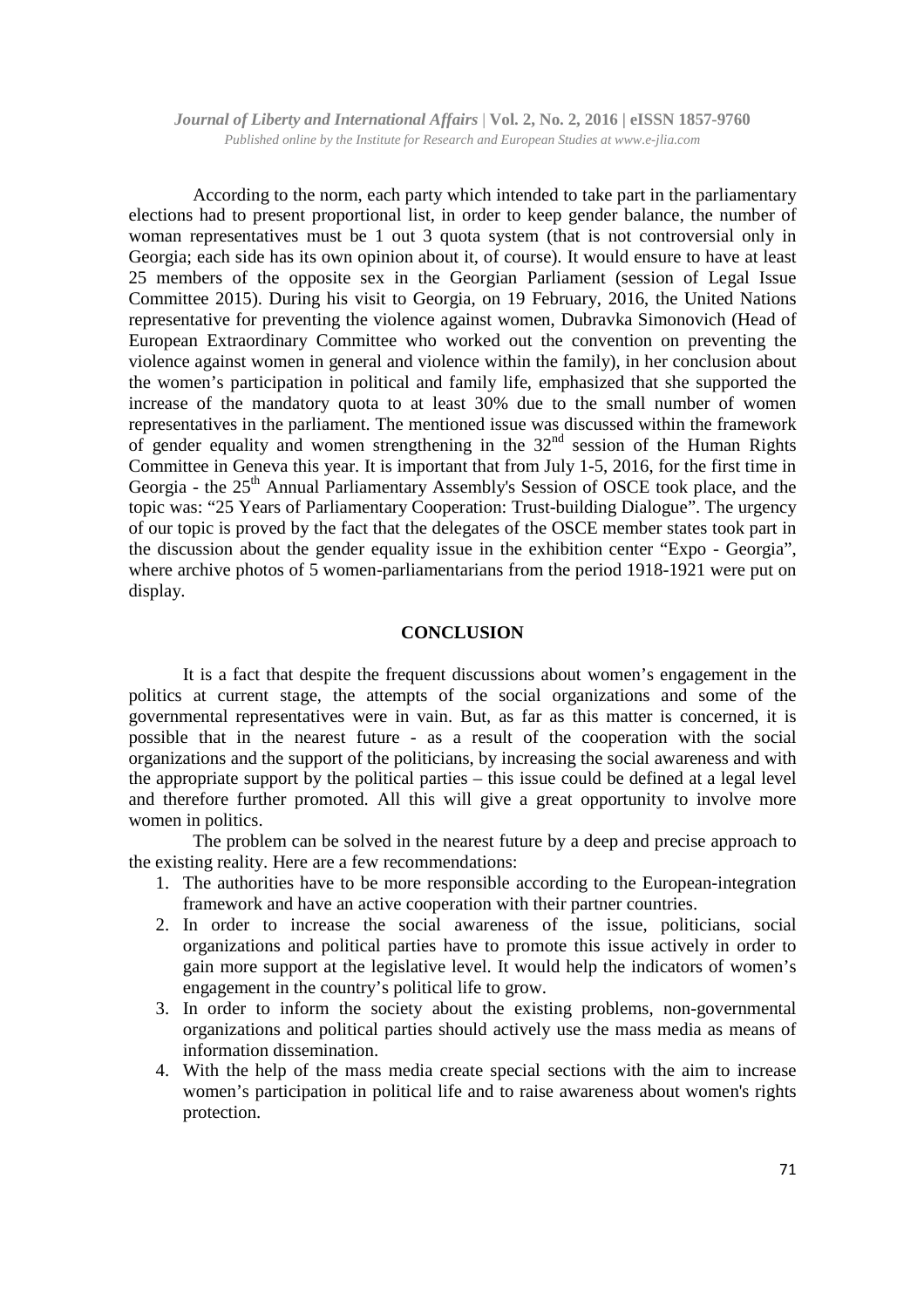5. Last but not least government has to introduce mandatory quota for an equal participation of women in the representative bodies. All this will enable women to influence the country's political processes.